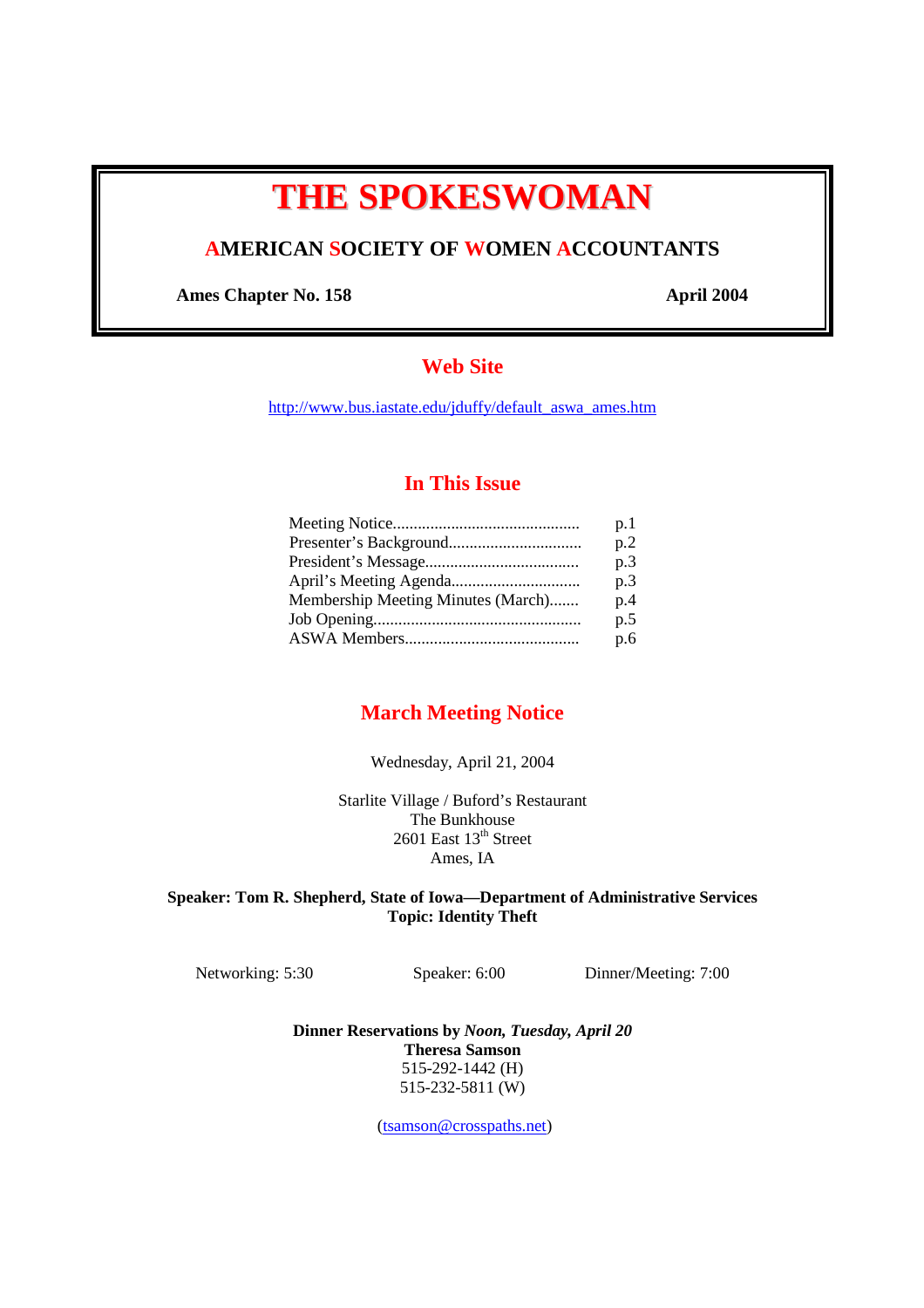## **Presenter's Background**

I have been continuously employed with the State of Iowa in the information technology since 1973. I am currently an Executive Officer responsible for ensuring state government's compliance with the Health Insurance Portability and Accountability Act (HIPAA), a comprehensive set of federal regulations governing the privacy and security of healthcare information. I also serve as the Information Technology Privacy Officer for the Executive Branch of state government and am a member of the United States Department of Justice Criminal Justice Information Privacy Task Force.

In the past, I have served as the Director of Information Technology Research and Development, Chief Financial Officer, Special Information Technology Projects Manager and Mainframe Data Center Manager for the Information Technology Department. I have been tasked with 18 major projects (with budgets between \$800,000 and \$30 million) in that time, often in addition to other regularly assigned duties.

A native of Ottumwa, Iowa, I received a bachelor's degree in management from Upper Iowa University, graduating summa cum laude in 1995. I am currently enrolled in a Technology Management MBA program at the University of Phoenix - Online.

I was a founding member and past President of Iowa Contingency Planners, Iowa's only professional organization for disaster recovery and contingency planners. I was the team leader for the design and construction of the State Emergency Operations Center in the National Guard's Iowa State Area Command (STARC) Armory at Camp Dodge. I am also a founding member, and currently serve as co-chair, of the of the Iowa Strategic National Implementation Plan (SNIP) regional affiliate organization for HIPAA. The Iowa Regional SNIP Affiliate coordinates the implementation and compliance of HIPAA. The membership of the Iowa Regional SNIP Affiliate is composed of public and private healthcare providers (i.e. hospitals, physicians, dentists, psychologists, pharmacists, durable medical goods providers, nursing homes and their associations) and payers (large, medium and small healthcare insurers) throughout the state.

I am a voting member of the State Records Commission. The State Records Commission is established in the Code of Iowa - Chapter 305 to provide economy and efficiency in the creation, organization, maintenance, use, preservation and disposition of records and to assure that valuable governmental records will be preserved.

I have performed various volunteer work in the past twenty years. From 1982 to 1984, I taught English as a Second Language (ESL) to Indochinese refugees, receiving a Governor's Volunteer Service Award. In that time, I worked with refugee families from Vietnam, Cambodia, and Laos with ESL students ranging from six to eighty-three years of age. From 1985 through 1990, I worked as a volunteer tax counselor and preparer for the Internal Revenue Service, specializing in tax preparation for the elderly and physically challenged and provided basic financial counseling. In that time, I received annual outstanding achievement awards from the American Association of Retired People.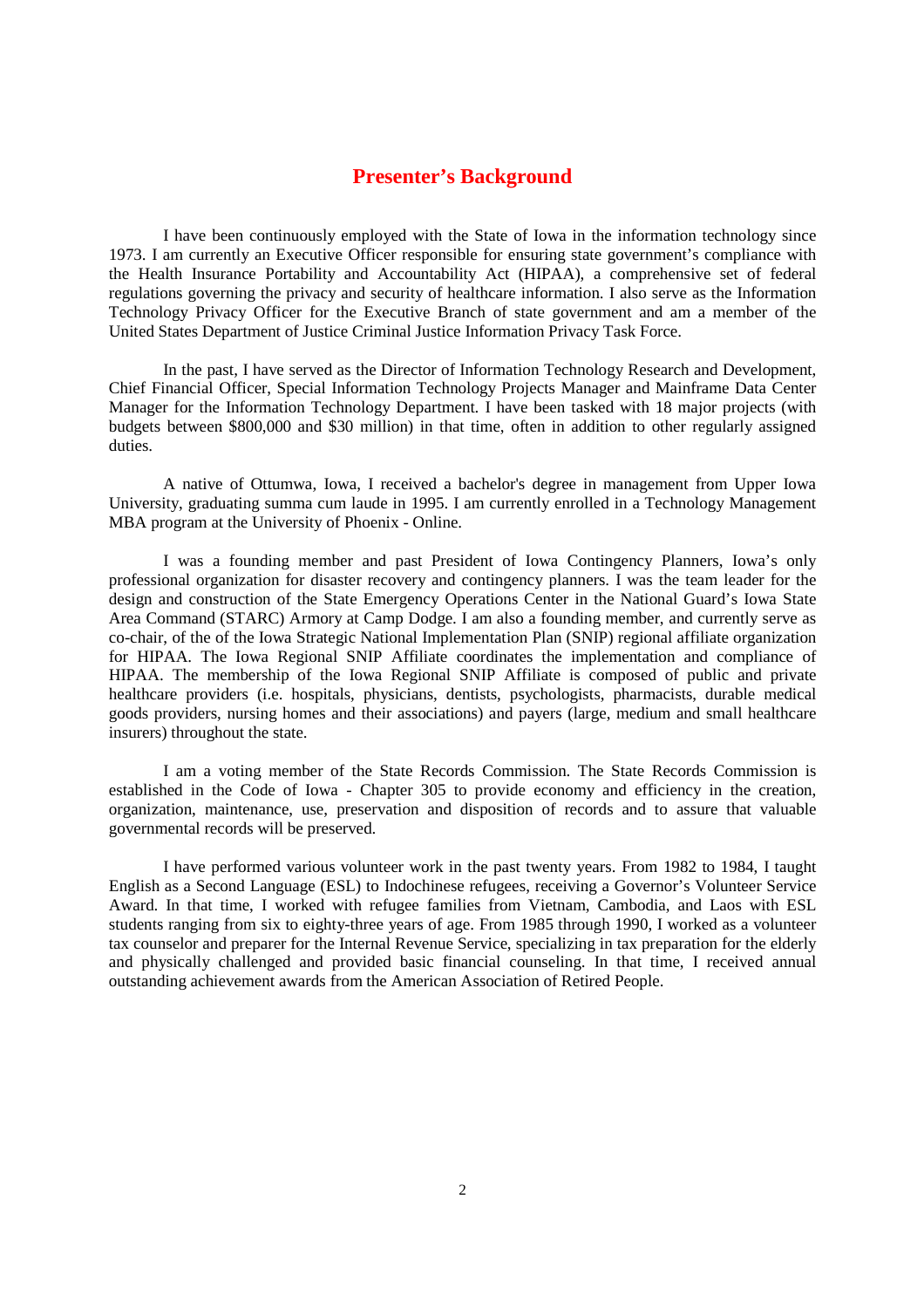

# **President's Message**

I have often thought that one of the most difficult things about being president of our chapter is writing the president's message each month. This month the task is even more difficult than normal. As most of you already know, we lost Beverly Wandling in a tragic automobile accident this past month.

Beverly was one of the founding members of our chapter and has served in many positions including President, Vice President, Treasurer, and Scholarship chair. The chapter scholarship was especially dear to Beverly's heart. She was instrumental in starting the scholarship and always encouraged us to give more.

Everything written above is factual but doesn't come anywhere near to expressing what Beverly was all about. She was the most amazing woman. She was involved in so many things and had such a zest for life. Family and friends were very important to her. We had so much fun with Beverly. She always had the best stories to tell and opened her home for our ASWA Christmas party many times. She was the model of what I want to be like as I get older.

It is almost impossible to express what we are going through right now. We have lost someone that we loved and will miss very much but we have many happy memories to cherish. Beverly, you will never be far from us. We will miss you!

# **April's Meeting Agenda**

- 1. Call to Order
- 2. Quorum
- 3. Approval of March minutes
- 4. Treasurer's Report
- 5. Committee reports:
	- a. Membership
		- b. Program
		- c. Scholarship
			- i) Chapter scholarship
	- d. Bulletin
	- e. Nominating Committee for 2004-2005
- 6. Regional Director report (optional)
- 7. Old business
- 8. New business
- 9. Next meeting: May 19, 2004
- 10. Announcements
	- a. Networking lunch Tuesday, May 4 at 11:45 at Hickory Park
- 11. Adjournment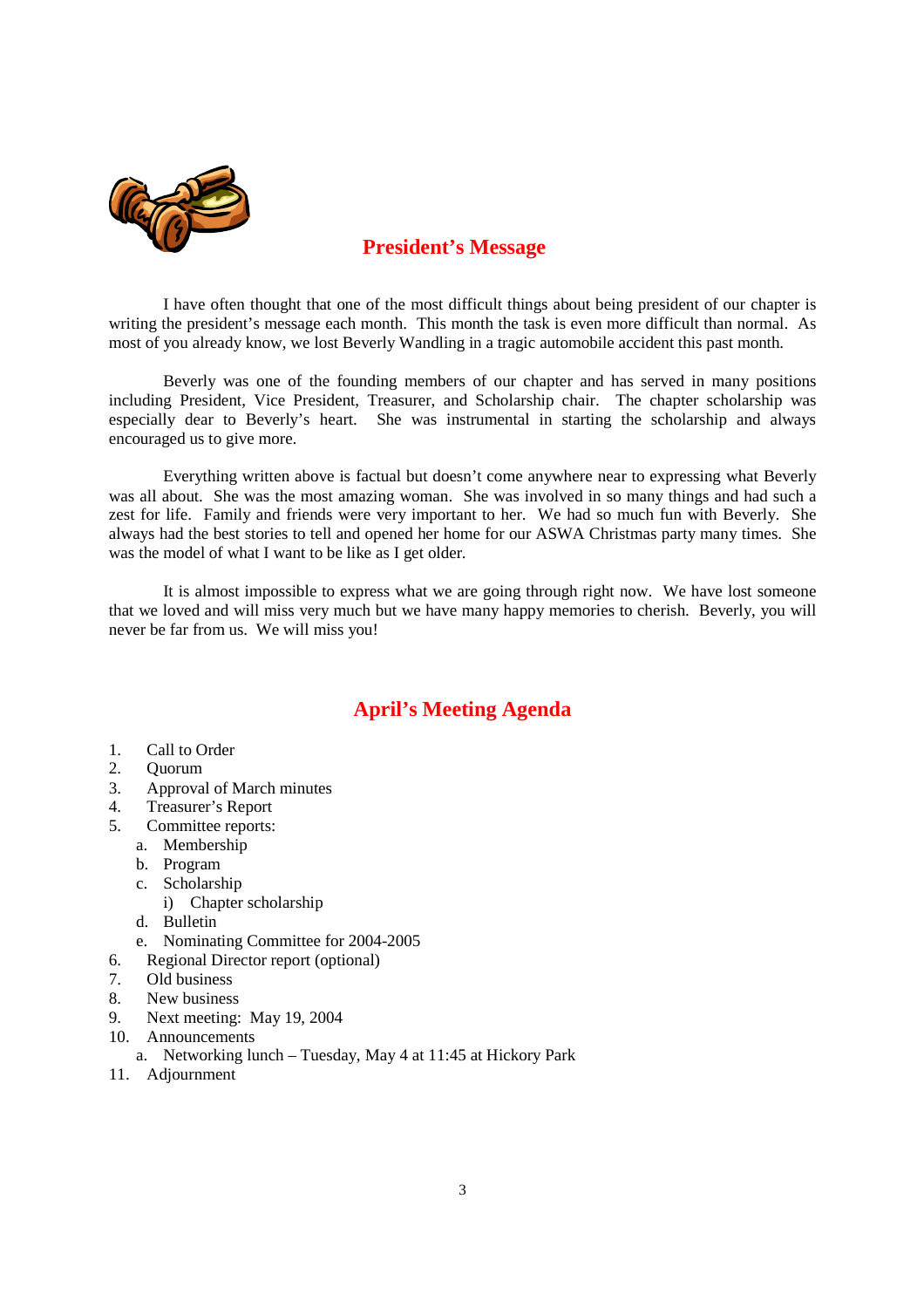## **Membership Meeting Minutes March 17, 2004**

**Call to Order**: The March 2004 membership meeting of the Ames Chapter#158 was called to order by President, Cindy Sippel at the Gateway Center in Ames on Wednesday March 17, 2004. Those in attendance were Cindy Sippel, Karen Jacobson, Theresa Samson, Marsha Peterson, Margaret Munson, Kathy Strum, Elisa Gibson, Kara Mikesell, Kate Mulder, Pat Jenkins, Sue Rybolt & Nancy Campbell. Mitali Ravindrakumar, Judi Anderson, Cheryl McNaught, and Sue Ravenscroft were guests attending the meeting.

**Minutes:** Kathy Strum moved and Margaret Munson seconded the motion to approve the minutes of the February meeting, with spelling corrections, as printed in the Bulletin. Motion carried.

**Treasurer's report**: No Treasurer report.

#### **Committee Reports**:

**Membership:** Cindy Sippel explained national membership Renewal and Recruitment Campaign and thanked those who brought visitors. She explained that our membership had retained the necessary 90%.

**Program:** There was some discussion of having a conference consisting of 4 hours eligible for CPE with a relative low cost. Several suggested combining with ISU. It was suggested that we could not hope to make money unless having it jointly with ISU. Jan Duffy offered to work on it only if there were others that were willing to help. Marsha Peterson, Theresa Samson, and Cindy Sippel volunteered to help. The committee was to report back to the membership, availability of space, some speaker suggestions, time proposals, and any other information pertinent to making the decision as to whether we go forward with the conference.

**Scholarship**: Karen Jacobson indicated that the committee is waiting for application to come in, and the deadline is April  $15<sup>th</sup>$ .

**Bulletin:** It was decided to ask Dawn to update the names, addresses and phone numbers for our membership list, as many had changed.

**Area Director Report**: There was no report.

#### **Old Business:** None

**New Business:** None

**Announcements:** The next meeting will be at Bufords-Starlite Village The networking lunch will be Thursday April 6 at 11:45 at Wallabys

**Adjournment:** Motion made by Kara Mikesell seconded by Margaret Munson that the meeting be adjourned. Motion carried.

Respectfully submitted, Nancy Campbell **Secretary**